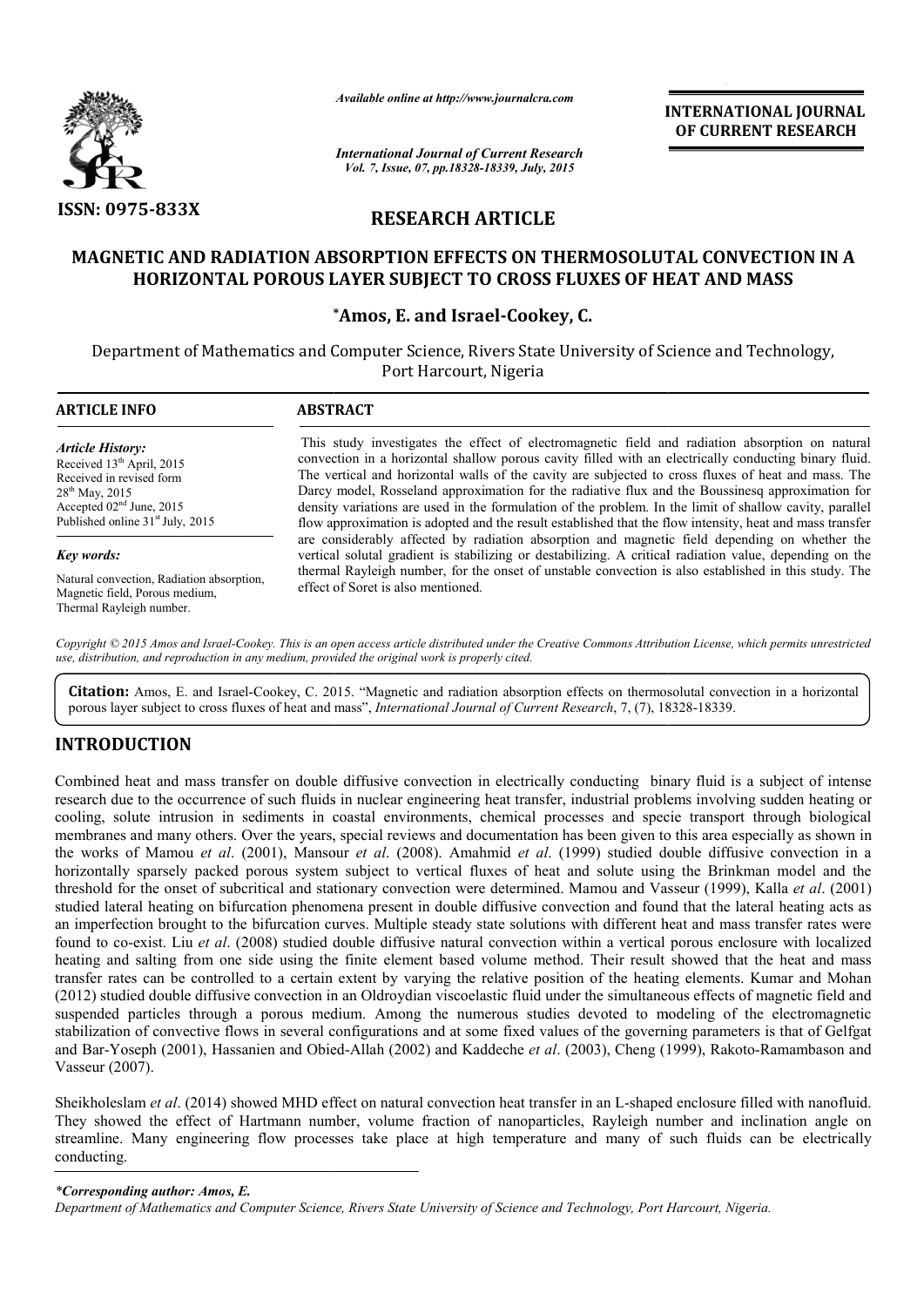Accordingly knowledge of radiative heat transfer and magnetic field become essential since both are correlative in many application fields (Ogulu and Amos, 2002). The process of cooling of the first wall inside a nuclear reactor containment vessel where the hot plasma is isolated from the wall by applying magnetic field is one example of such field. A numerical study of conjugated heat (natural convection-thermal radiation) and mass in a square cavity filled with a mixture of  $AirCO<sub>2</sub>$  was studied by Serrano-Avellano and Gijon-Rivera (2014) and showed that radiative heat transfer does have effect on the flow especially for high Rayleigh number. According to reasonable simplification, many researchers studied the effects of radiation in convective flows. For optically thick fluids , where self-absorption exist, the Rosseland approximation was used to describe radiative heat flux in the energy equation (Azzam, 2002; Israel-Cookey and Amos, 2014).

In view of the above studies, it is therefore important to consider the simultaneous effect of radiative heat and magnetic field on flow structures alongside the imposition of cross fluxes of heat and mass.

### **Mathematical formulation**

Assuming two-dimensional flow, double diffusive convection is studied in a horizontal porous layer of length  $L$ , height  $H$ , permeability  $K$ , and saturated with a binary fluid (see Figure 1). The origin of the coordinate system is located at the centre of the cavity with x', y' being the horizontal and vertical coordinates respectively. Heat flux  $hq'$  is applied on the horizontal walls while fluxes of heat *q'* and mass *j'* is applied on the horizontal walls. The porous medium is considered to be uniform and in local thermal and compositional equilibrium with the fluid. The effects due to viscous dissipation and porous medium inertial forces are assumed negligible.



**Figure 1. Schematic of the physical problem**

The binary fluid is assumed to be Newtonian, radiating and incompressible. We also assume that the porous medium satisfies the Oberbeck-Boussinesq approximation, (Nield and Bejan, 2006),

$$
\rho = \rho_0 \left[ 1 - \beta_T (T' - T_0) - \beta_c (C' - C_0) \right]
$$
\n(1)

Where the subscript zero refers to reference state,  $\beta<sub>r</sub>$  and  $\beta<sub>c</sub>$  are thermal expansion coefficient and concentration expansion coefficient respectively and are evaluated at the reference state. A magnetic field of intensity  $\vec{B}_0$  is applied perpendicular to the channel. Hence using the Darcy model and taking into account the Soret effect, the dimensional governing equation expressing continuity, momentum, energy and specie concentration are

$$
\vec{\nabla}' \cdot \vec{V}' = 0 \tag{2}
$$

$$
\frac{\mu}{\kappa}\vec{V}' = -\vec{\nabla}'P' + \rho\vec{g} + j_e \times \vec{B}_0
$$
\n(3)

$$
(\rho c)_p \frac{\partial T'}{\partial t'} + (\rho c)_f (\vec{V}'.\vec{\nabla}T') = \kappa \vec{\nabla}'^2 T' - \vec{\nabla}' .q'_r
$$
\n(4)

$$
\varepsilon' \frac{\partial C'}{\partial t'} + \vec{V}'.\vec{\nabla}' C' = D\vec{\nabla}'^2 C' + D^* C'_0 \vec{\nabla}'^2 T'
$$
\n(5)

where  $(\rho c)_p$  and  $(\rho c)_f$  are the heat capacity of the porous medium and the fluid respectively,  $\kappa$ , the permeability of the porous medium, *V*  $\vec{v}'$  is the Darcy velocity,  $q_r$  is the radiative flux,  $\vec{\epsilon}'$  is the porosity of the porous medium.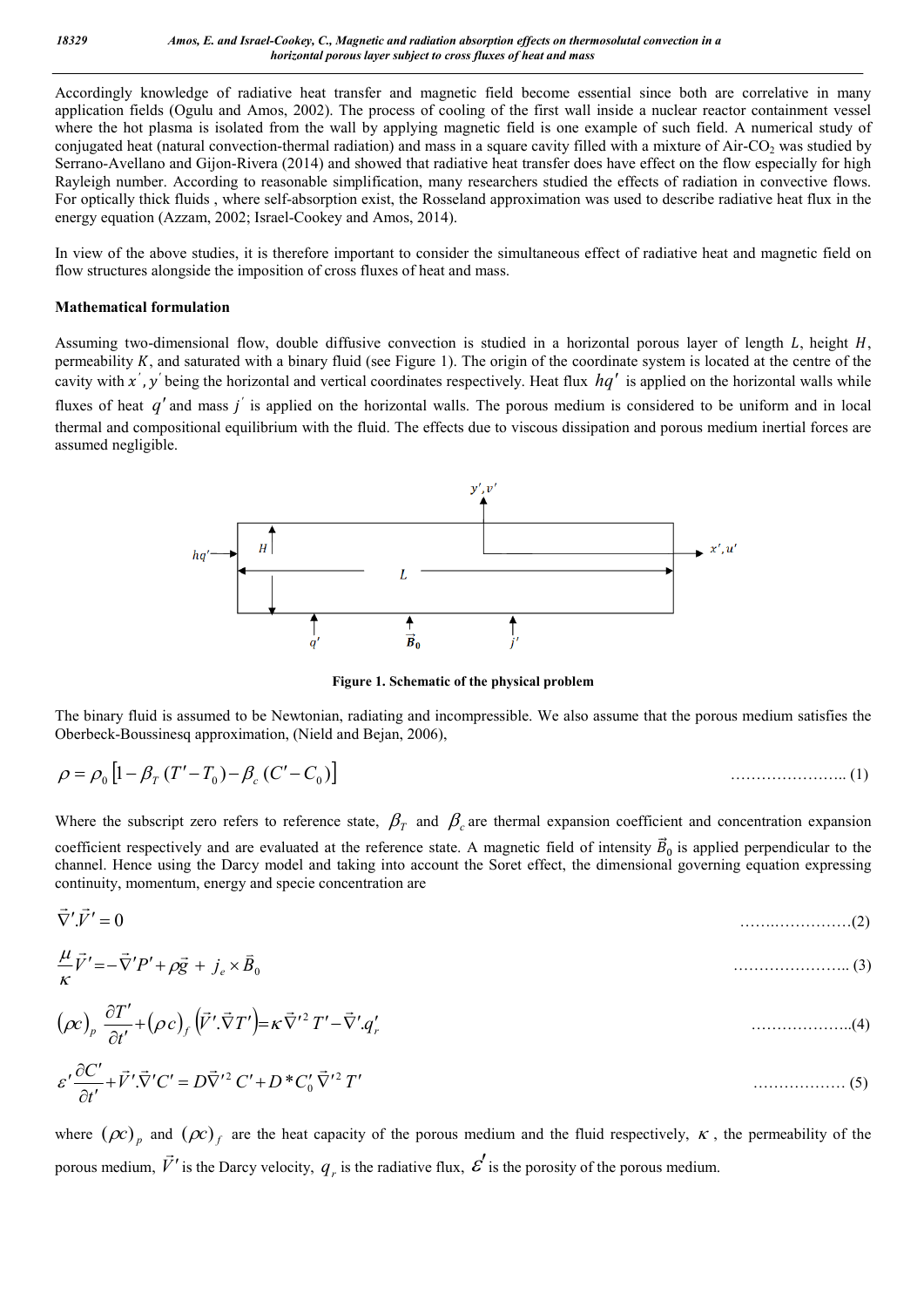For optically thick fluids, where self-absorption exists, the Rosseland approximation (Israel-Cookey and Amos, 2014) is used to describe the radiative flux in the energy equation. That is

$$
q'_r = -\frac{4\sigma^* \nabla T^4}{3\delta} \tag{6}
$$

where  $\sigma^*$  is the Stephen - Boltzmann constant,  $\delta$  is the mean absorption coefficient. We now assume that the temperature differences within the fluid and the porous medium is sufficiently small such that  $T<sup>4</sup>$  may be expressed as a linear function of temperature, T. By using Taylor's series expansion about the free stream temperature,  $T<sub>o</sub>$ , and neglecting higher order term, we obtain

$$
T'^4 \approx 4T_0^3 \, T' - 3T_0^4 \tag{7}
$$

Consequently equation (4) becomes

$$
(\rho c)_p \frac{\partial T'}{\partial t'} + (\rho c)_f \left(\vec{V}' \cdot \vec{\nabla} T'\right) = \kappa \nabla'^2 T' + \frac{16 \sigma^* T^3 \sqrt{V^2 T'}}{3 \delta}
$$
\n(8)

We note that the electric current  $\dot{J}_e$  $\overline{a}$ is defined by

$$
\vec{J}_e = \sigma(-\vec{\nabla}\varphi_e + \vec{V}' \times \vec{B})
$$
\n(9)

and

$$
\vec{\nabla}.\vec{j}_e = 0 \tag{10}
$$

where  $\sigma$  is electrical conductivity and  $\varphi_e$  is the electric potential. Equation (9) is the Ohm's law and equation (10) is the conservation of electric current.

With electrically insulated boundaries, the electric potential  $\varphi_e$  is constant and in most laboratory experiments, the magnetic Reynolds number is very small (Kaddeche *et al*., 2003) and the magnetic field remains almost unperturbed and having neglected the induced magnetic field, equation (3) becomes

$$
\frac{\mu}{\kappa}\vec{V}' = -\vec{\nabla}'P' + \rho\vec{g} - \sigma\beta_o^2\vec{V}'
$$
\n(11)

Using Equation (1) on (11), eliminating the pressure in the resulting expression and employing the stream function formalism, we have

$$
\nabla'^{2} \psi' = -\frac{\vec{g}\beta_{T}K}{\nu} \left( \frac{\partial T'}{\partial x'} + \frac{\beta_{c}}{\beta_{T}} \frac{\partial C'}{\partial x'} \right) - \sigma \frac{B_{o}^{2}K}{\mu} \nabla'^{2} \psi'
$$
\nwhere  $\psi'$  is the stream function and  $u = \frac{\partial \psi'}{\partial y'}$ ,  $v = -\frac{\partial \psi'}{\partial x'}$  such that equation (2) is satisfied.

Consequently, the governing equation are now equations (5), (8) and (12) and are to be solved subject to the boundary conditions:

$$
\psi' = 0, \frac{\partial T'}{\partial x'} = -\frac{hq'}{k}, \frac{\partial C'}{\partial x'} = \frac{hD \cdot C'_0 q'}{D\kappa} \quad \text{at} \quad x' = \pm \frac{L}{2}
$$
  

$$
\psi' = 0, \frac{\partial T'}{\partial y'} = -\frac{hq'}{k}, \frac{\partial C'}{\partial y'} = -\frac{j}{D} + \frac{D \cdot C'_0 q'}{Dk} \quad \text{at} \quad y' = \pm \frac{H}{2}
$$
  
.................(13)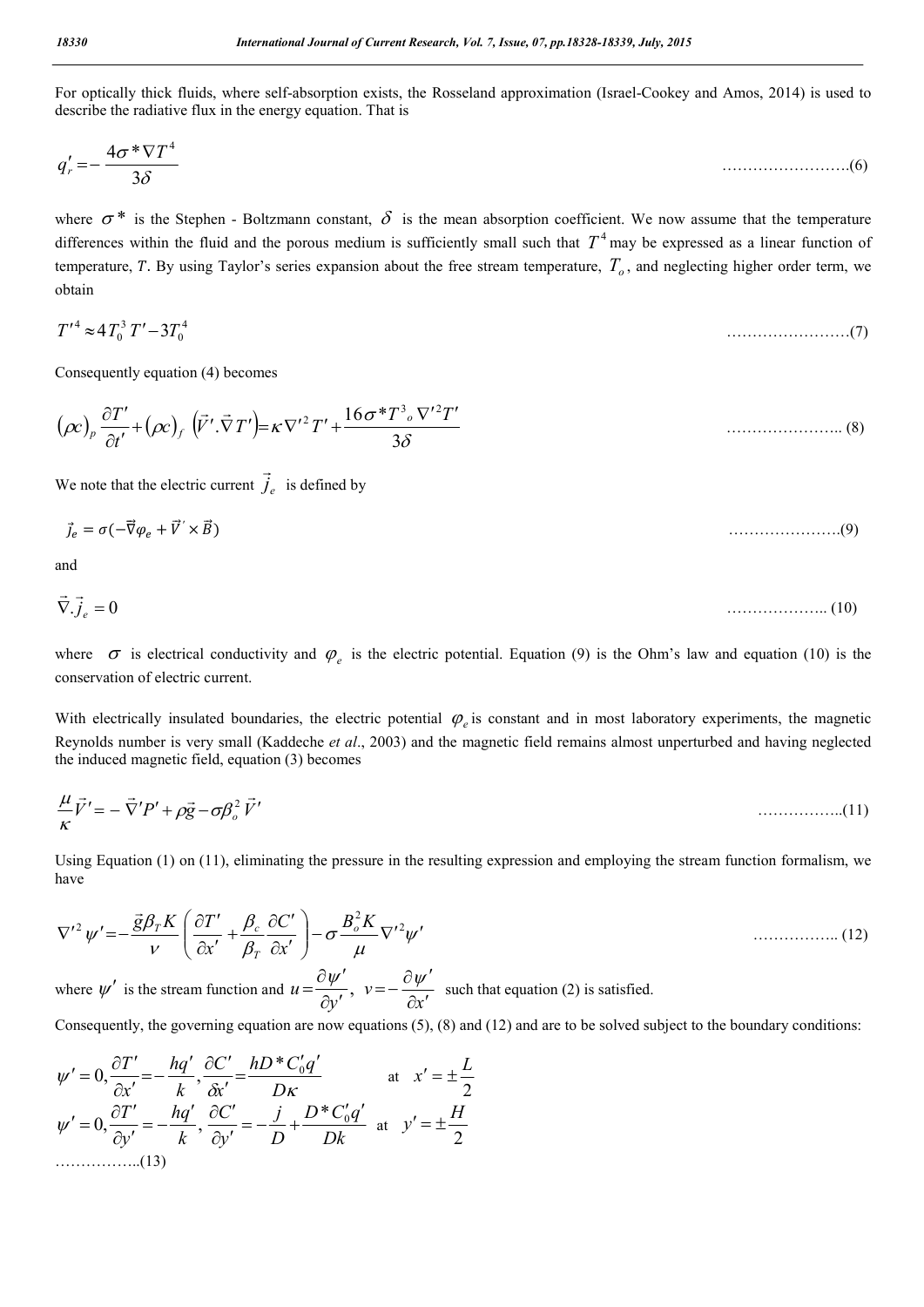We now introduce the following non dimensional variables into equations (5), (8), (12) and (13),

$$
(x, y) = \frac{(x', y')}{H}, \quad \vec{V}' = (u, v) = \frac{(u', v')}{\alpha} H', \quad t = \frac{t'\gamma}{\phi H'^2}, \quad \varepsilon = \frac{\varepsilon'}{\phi}, \quad \theta = \frac{T' - T_o}{\Delta T'}
$$
\n
$$
C = \frac{C' - C_o}{\Delta C'}, \quad \psi = \frac{\psi'}{\alpha}, \quad \Delta T' = \frac{q'H'}{\kappa}, \quad \Delta C' = \frac{jH'}{D}, \quad Le = \frac{\alpha}{D}
$$
\n
$$
R_T = \frac{\vec{g}\beta_T Kq'H'^2}{\kappa v \alpha}, \quad R_C = \frac{\vec{g}\beta_C KjH'^2}{vD^2}, \quad R = \frac{16\sigma^* T_o^3}{3\kappa \delta} \quad \alpha = \frac{k}{(\rho c)_f}
$$
\n
$$
(\rho c)_p
$$
\n
$$
(14)
$$

where  $\phi = \frac{(\rho c)}{\langle c \rangle}$  $(\rho c)_{_f}$ *p c*  $\rho$  $\phi = \frac{(\rho c)}{\langle \rangle}$  is the heat capacity ratio.

The result is

 $\partial$ 

*t*

$$
(1+M^2)\nabla^2 \psi = -\left(R_r \frac{\partial \theta}{\partial x} + \frac{R_c}{Le} \frac{\partial C}{\partial x}\right)
$$
 (15)

$$
\frac{\partial \theta}{\partial t} + u \frac{\partial \theta}{\partial x} + v \frac{\partial \theta}{\partial y} = (1 + R^2) \nabla^2 \theta \tag{16}
$$
\n
$$
\varepsilon \frac{\partial C}{\partial x} + u \frac{\partial C}{\partial x} + v \frac{\partial C}{\partial y} = \frac{1}{I} \left[ \nabla^2 C + S \nabla^2 \theta \right] \tag{17}
$$

The corresponding boundary conditions are

д

*y Le*

 $\partial$ 

*x*

$$
\psi = 0, \frac{\partial \theta}{\partial x'} = -h, \frac{\partial C}{\partial x} = hS \quad \text{for } x = \pm \frac{A_r}{2}
$$
  
\n
$$
\psi = 0, \frac{\partial \theta}{\partial y} = -1, \frac{\partial C}{\partial y} = -1 + S \quad \text{for } y = \pm \frac{1}{2}
$$
\n(18)

where  $A_r = \frac{L'}{H'}$  is the cavity aspect ratio.

The thermal Rayleigh number  $R_T$  and the solutal Rayleigh number  $R_C$  are related by

$$
R_C = R_T \text{ } NLe \text{ where } N = \frac{\beta_C}{B_T} \frac{\Delta C'}{\Delta T'}
$$
 (19)

The heat and mass transfer rates are expressed in term of the Nusselt and Sherwood numbers respectively as

$$
Nu = \frac{1}{\Delta\theta} \quad \text{and} \quad Sh = \frac{1}{\Delta C} \tag{20}
$$

### **METHOD OF SOLUTION**

In general, analytical solutions to equations (15) – (18) is difficult to obtain. However, in the limit of shallow cavity  $(A_r \gg 1)$ , it is possible to find approximate solutions (Bahloul *et al.* (2003) and hence using the parallel flow approximation we have the following simplifications:

$$
\psi(x, y) = \psi(y) \quad \theta(x, y) = S_{\theta} x + \phi_{\theta}(y), \tag{21}
$$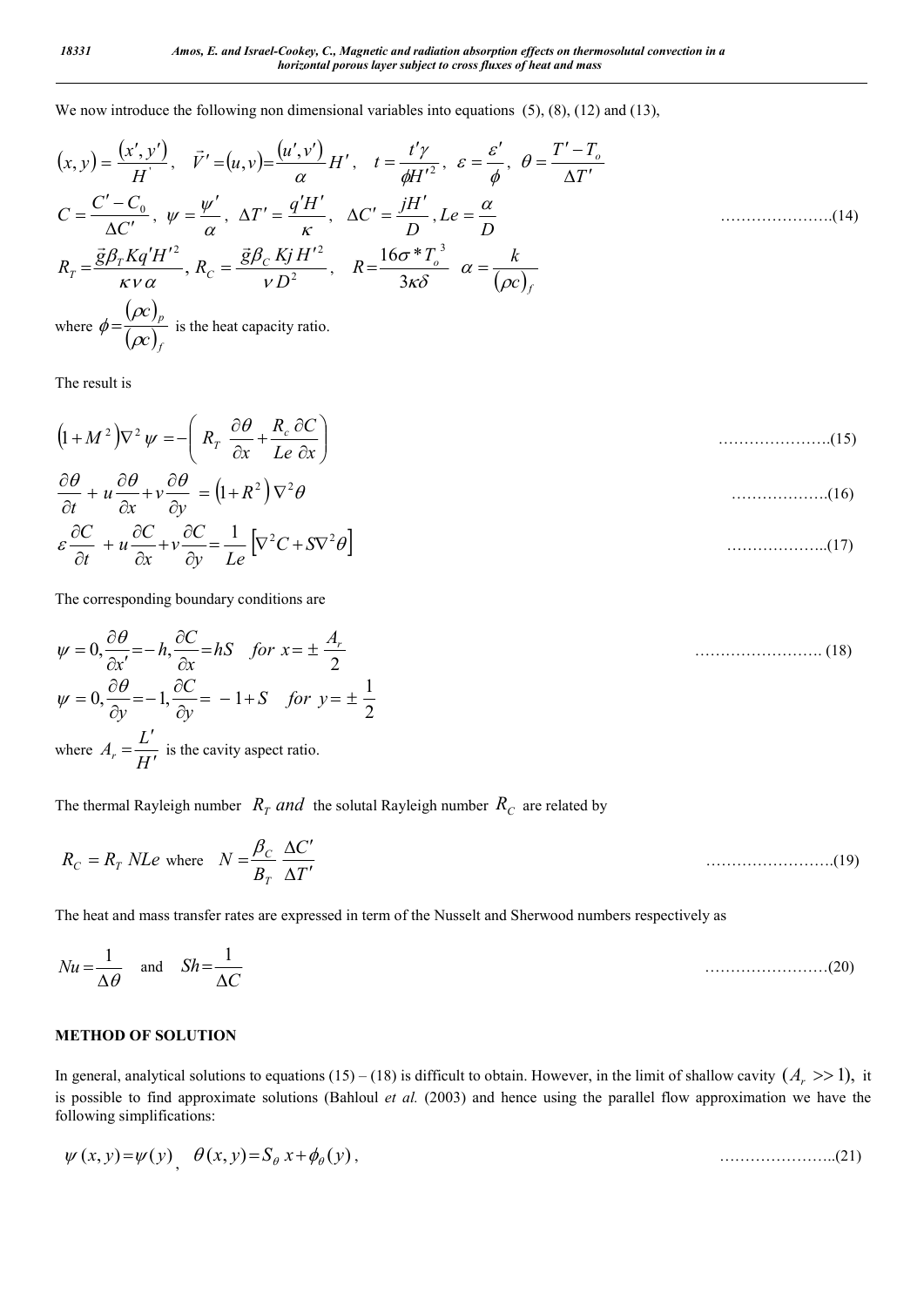$$
C(x, y) = S_c x + \phi_C(y)
$$

Using equation (21) in equations  $(15) - (18)$  we obtain

$$
(1+M^2)\frac{d^2\psi}{dy^2} = -R_T(S_\theta + NS_C)
$$
\n(22)

$$
(1+R^2)\frac{d^2\phi_{\theta}}{dy^2} = S_{\theta}\frac{d\psi}{dy}
$$
\n(23)

$$
S\frac{d^2\phi_\theta}{dy^2} + \frac{d^2\phi_C}{dy^2} = LeS_C\frac{d\psi}{dy}
$$
 (24)

Subject to the boundary conditions in the  $y$  direction

$$
\psi = 0, \frac{d\phi_{\theta}}{\partial y} = -1, \frac{d\phi_{C}}{\partial y} = -1 + S \quad at \quad y = \pm \frac{1}{2}
$$
 (25)

where  $S_{\theta}$  and  $S_{C}$  are constants.

The solutions of equations  $(22) - (24)$  using  $(25)$  are

$$
\psi = \psi_0 \, (1 - 4y^2) \tag{26}
$$

$$
\theta(x, y) = S_{\theta} x - y + \frac{\psi_0 S_{\theta}}{3(1 + R^2)} (3y - 4y^3)
$$
 (27)

$$
C(x, y) = S_C x + (S - 1) y + \frac{\psi_0}{3} (Le S_C - \frac{SS_\theta}{1 + R^2}) (3y - 4y^3)
$$
 (28)

where 
$$
\psi_0 = \frac{R_T}{8(1 + M^2)} (S_\theta + NS_C)
$$
 (29)

is the value of the stream function at the centre of the enclosure. The equations for the constants  $S_{\theta}$  and  $S_{C}$  are based on heat and solute balances across any transversal section of the cavity.

Thus 
$$
\int_{-\frac{1}{2}}^{\frac{1}{2}} \left[ u \theta - (1 + R^2) \frac{\partial \theta}{\partial x} \right] dy = h
$$
 (30)

and

$$
\int_{-\frac{1}{2}}^{\frac{1}{2}} \left[ uC - \frac{1}{Le} \left( \frac{\partial C}{\partial x} + S \frac{\partial \theta}{\partial x} \right) dy = 0 \qquad \qquad (31)
$$

On evaluation of (30) and (31) we obtain

$$
S_{\theta} = \frac{(10\psi_0 - 15h)(1 + R^2)}{8\psi_{o}^2 + 15(1 + R^2)^2}
$$
 (32)

and

$$
S_C \frac{8Le \, SS_\theta \, \psi_0^2 - 15 \, (1 + R^2) \, SS_\theta - 10 \, Le(S - 1) \, (1 + R^2) \psi_0}{(1 + R^2) \, (8 \psi_0^2 \, Le^2 + 15)} \qquad \qquad (33)
$$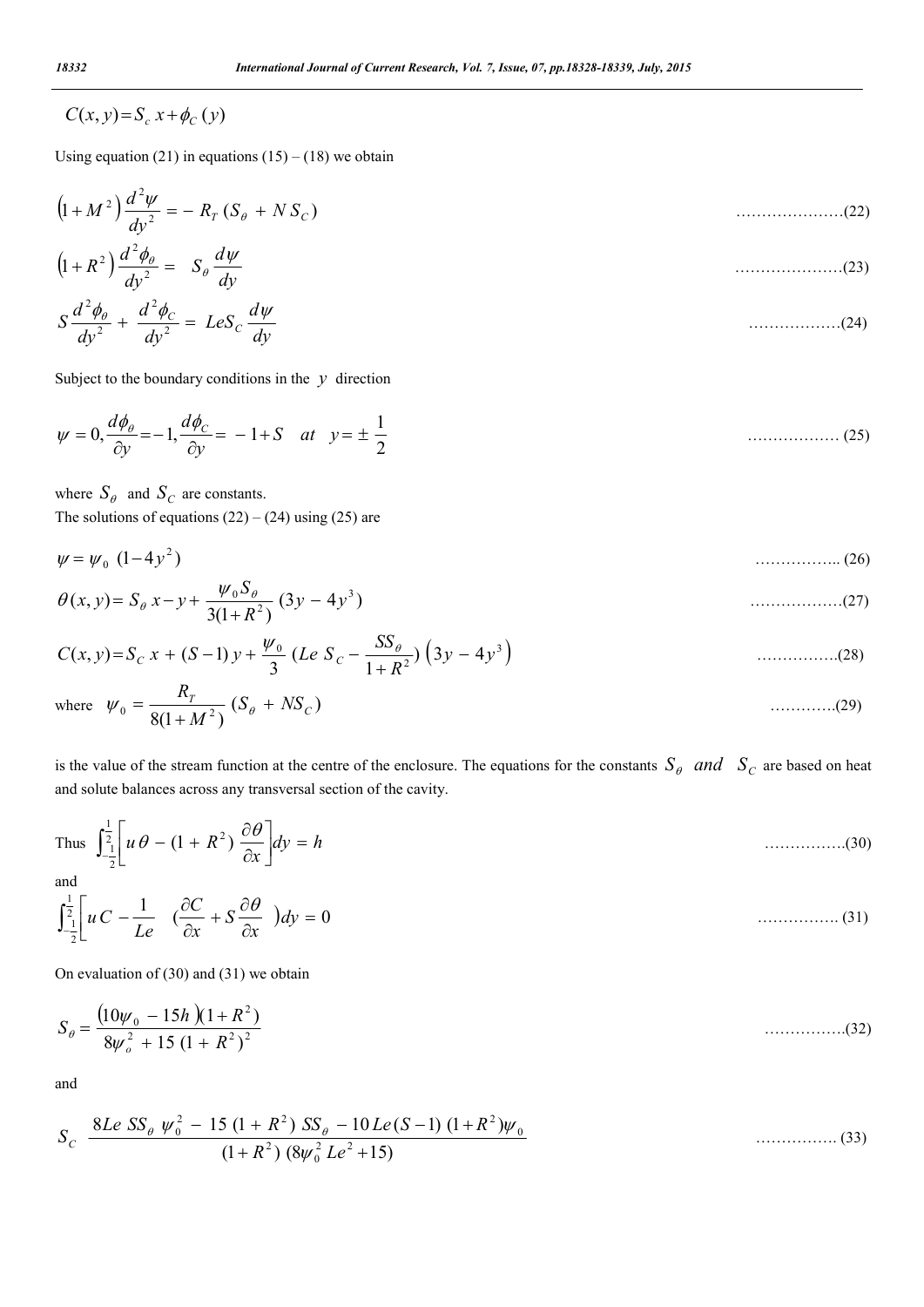*18333 Amos, E. and Israel-Cookey, C., Magnetic and radiation absorption effects on thermosolutal convection in a horizontal porous layer subject to cross fluxes of heat and mass*

Substituting equations (32) and (33) into equation (29) yields,

$$
\psi_0^5 + A\psi_0^3 + B\psi_0^2 + C\psi_0 + D = 0 \tag{34}
$$

where

$$
A = 80d \left[ 12(1+M^2)\{(1+R^2)^2 Le^2 + 1\} - R_T Le \{(1+R^2) Le - NS - N(S-1)\} \right]
$$
  
\n
$$
B = 120d R_T Leh[(1+R^2) Le + NS]
$$
  
\n
$$
C = -150d [R_T (1+R^2) \{(1+NS) - Le(S-1)(1+R^2)\} - 12(1+M^2)(1+R^2)^2]
$$
  
\n
$$
D = 225 R_T dh (1+R^2) (1-NS)
$$
  
\n
$$
d = \frac{1}{512Le^2(1+M^2)}
$$

For given values of  $R_T$ ,  $Le$ ,  $N$ ,  $R$ ,  $h$ ,  $S$ , equation (34), is solved numerically. The heat and mass transfer are given according to (20), that is

$$
Nu = \frac{1}{\Delta\theta} = \frac{1}{[\theta(0, -\frac{1}{2}) - \theta(0, \frac{1}{2})]}
$$
  
= 
$$
\frac{3(1 + R^2)}{3(1 + R^2) - 2\psi_0 S_\theta}
$$
  

$$
Sh = \frac{1}{\Delta C} = \frac{1}{IG(0, -\frac{1}{2}) - IG(0, \frac{1}{2})}
$$
 (35)

$$
\Delta C \qquad [C(0, -\frac{1}{2}) - C(0, \frac{1}{2})
$$
  
=  $-\frac{3(1 + R^2)}{3(S - 1)(1 + R^2) + 2\psi_0 [LeS_c (1 + R^2) - SS_\theta]}$ ............(36)

Setting  $\psi_0 = 0$ , the purely diffusive state is obtained from equation (27) and (28), that is,

$$
\theta(x, y) = \frac{-hx}{1 + R^2} - y \tag{37}
$$

$$
C(x, y) = \frac{hSx}{1 + R^2} + (S - 1)y
$$
\n(38)

Thus for the purely diffusive state the heat and mass transfer is

$$
Nu = 1 \tag{39}
$$

and

$$
Sh = \frac{1}{1-S} \tag{40}
$$

## **RESULTS AND DISCUSSION**

Convective motion induced by a combination of thermal and solutal buoyancy forces arising from thermal and solutal boundary conditions applied on the enclosure are obtained under parallel flow approximation and numerically using the software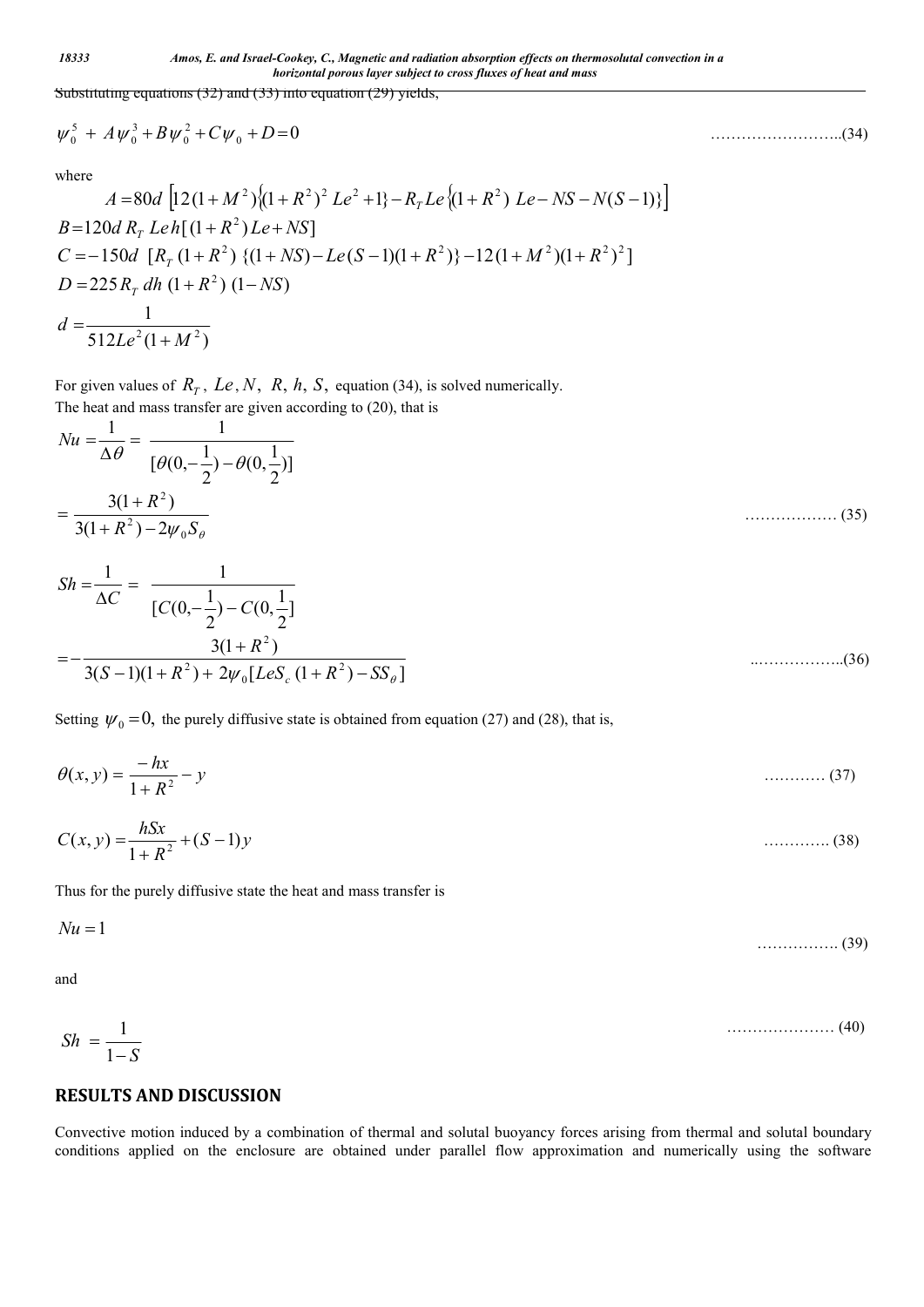"mathematica" (Wolfram, 1991), to solve equation (34) with given values of  $R_T$ ,  $Ll^2$ ,  $\mu$ ,  $R$ ,  $\mu$  and  $\Delta$ . Up to five solutions are possible but we consider only the ones that are real. The evolution of the flow intensity,  $|\Psi_0|$ , the heat and mass transfer, Nu and Sh respectively and the possibility of any unstable branch depends on the values attributed to the governing parameters. In general, both the intensity and direction of rotation of the convective flow within the porous layer are strongly affected by the buoyancy ratio, N, the Soret, S, the magnetic parameter,  $M$ , the radiation parameter,  $R$ , the lateral heating parameter,  $h$ , and the thermal Raleigh number,  $R_T$ . Points in the tables with '--' indicates entry which otherwise would have been a complex value.

### **SOLUTAL DOMINATED AIDING FLOW**

For  $N > 0$ , we have typical features of aiding thermal and solutal forces. Three real solutions for the stream function are obtainable in this case and are denoted by  $\Psi_{0,1}$  (clockwise),  $\Psi_{0,2}$  and  $\Psi_{0,5}$  (counterclockwise). Table 1 shows that as the radiation parameter, R, is increased, an initially stable  $\Psi_{0,1}$  solution for the stream function becomes unstable at the critical radiation value of  $R_{cr} = 2.01$  when  $R_T = 10$ . This critical radiation value depends on the thermal Rayleigh number. Increase in the thermal Rayleigh number increases the critical radiation value. This critical radiation value is unaffected by change in Soret . One of the counterclockwise branches,  $\Psi_{0,2}$  exhibited weak flow and was aided to be at rest by increasing Soret, specifically at  $S \ge 0.5$ , and this is irrespective of increase or decrease in the thermal Raleigh number.

 **Table 1. Influence of Soret and radiation on the flow intensity for**  $Le = 10, N = 2, h = 0.2, R_T = 10$ 

| S        | R   | $\Psi_{0,1}$ | $\Psi_{0,2}$ | $\Psi_{0,5}$ |
|----------|-----|--------------|--------------|--------------|
| $\Omega$ | 0.1 | $-3.37867$   | 0.0144294    | 3.09891      |
|          | 0.3 | $-3.46192$   | 0.0133985    | 3.17487      |
|          | 0.5 | $-3.61298$   | 0.0117257    | 3.31178      |
|          | 2.0 | $-3.89287$   | 0.00299956   | 3.13768      |
|          | 2.1 | $-3.87426$   | 0.00297591   | 3.11577      |
|          | 5.0 | $-1.61925$   | 0.000581265  | 1.54148      |
| 0.5      | 0.1 | $-3.3651$    | $\theta$     | 3.04591      |
|          | 0.3 | $-3.44582$   | $\theta$     | 3.11991      |
|          | 0.5 | $-3.59192$   | 0            | 3.2524       |
|          | 2.0 | $-3.59472$   | $\theta$     | 2.51135      |
|          | 2.1 | $-3.56942$   | $\theta$     | 2.47803      |
|          | 5.0 | $-1.151$     | $\theta$     | 1.07332      |

Figure 2a shows that, though, increase in radiation decreases heat transfer by convection, the heat transfer inside the cavity is increased by the thermal Rayleigh number. Increase in radiation absorption also decreases mass transfer, (figure 2b). The effect of the thermal Rayleigh number is not as significant since at  $R_T \geq 32$  the mass transfer rates for  $R = 2$  and  $R = 0.3$  are the same. Also for all the displayed values of R, the mass transfer rates are nearly the same at  $R<sub>T</sub> \ge 68$ .



**Figure 2a: Influence of radiation and thermal Rayleigh number on heat transfer for**   $S = 0.5, M = 0.5, Le = 10, N = 2, h = 0.2$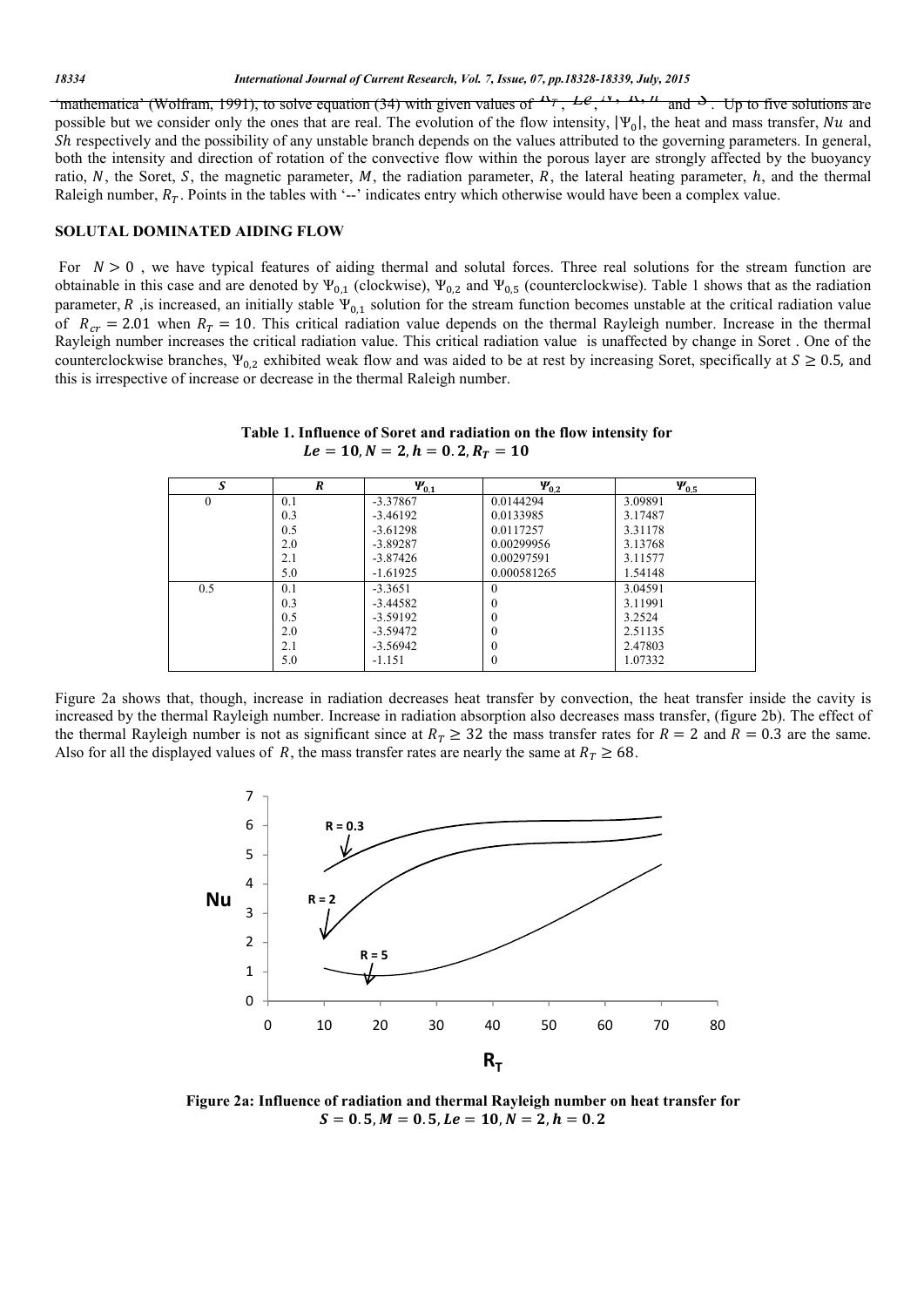

Figure 2b: Influence of radiation and thermal Rayleigh number on mass transfer for  $S = 0.5$ ,  $M = 0.5, Le = 10, N = 2, h = 0.2$ 

Table 2 shows that the flow intensity decreases with increase in magnetic field. The counterclockwise branch,  $\Psi_{0,2}$ , remains near the rest state as the Soret is increased and perfectly at rest when  $S \ge 0.5$ . Figure 3 indicates that for a given thermal Rayleigh number,  $R<sub>T</sub>$ , the flow is considerably inhibited by the retarding effect of the electromagnetic body force. The thermal Rayleigh number itself increases the flow intensity

> **Table 2. Influence of Soret and magnetic field on the flow intensity**  for  $R_T = 10$ ,  $R = 0.5$ ,  $Le = 10$ ,  $N = 2$  and  $h = 0.2$

| S        | M        | $\Psi_{0,1}$ | $\Psi_{0,2}$ | $\Psi_{0,5}$ |
|----------|----------|--------------|--------------|--------------|
| $\theta$ | $\theta$ | $-4.09551$   | 0.011704     | 3.80332      |
|          | 0.5      | $-3.61298$   | 0.0117257    | 3.31178      |
|          |          | $-2.73415$   | 0.0117915    | 2.40527      |
|          | 2        | $-1.43263$   | 0.0120622    | 1,04947      |
|          | 5        | $-0.362267$  | 0.0143861    | 0.27513      |
|          |          | $-0.218683$  | 0.0150275    | 0.165163     |
| 0.5      | $\Omega$ | $-4.07856$   | $\Omega$     | 3.75283      |
|          | 0.5      | $-3.59192$   | 0            | 3.2524       |
|          |          | $-2.70088$   | $\Omega$     | 2.31339      |
|          | 2        | $-1.34364$   | 0            | 0.739301     |
|          | 5        | $-0.239634$  | $\Omega$     | 0.156179     |
|          |          | $-0.105692$  | 0            | 0.0667733    |



**Figure 3. Influence of thermal Rayleigh number and magnetic field on the flow intensity** for  $Le = 2, h = 0.2, S = -0.5, N = 2$  and  $R = 0.5$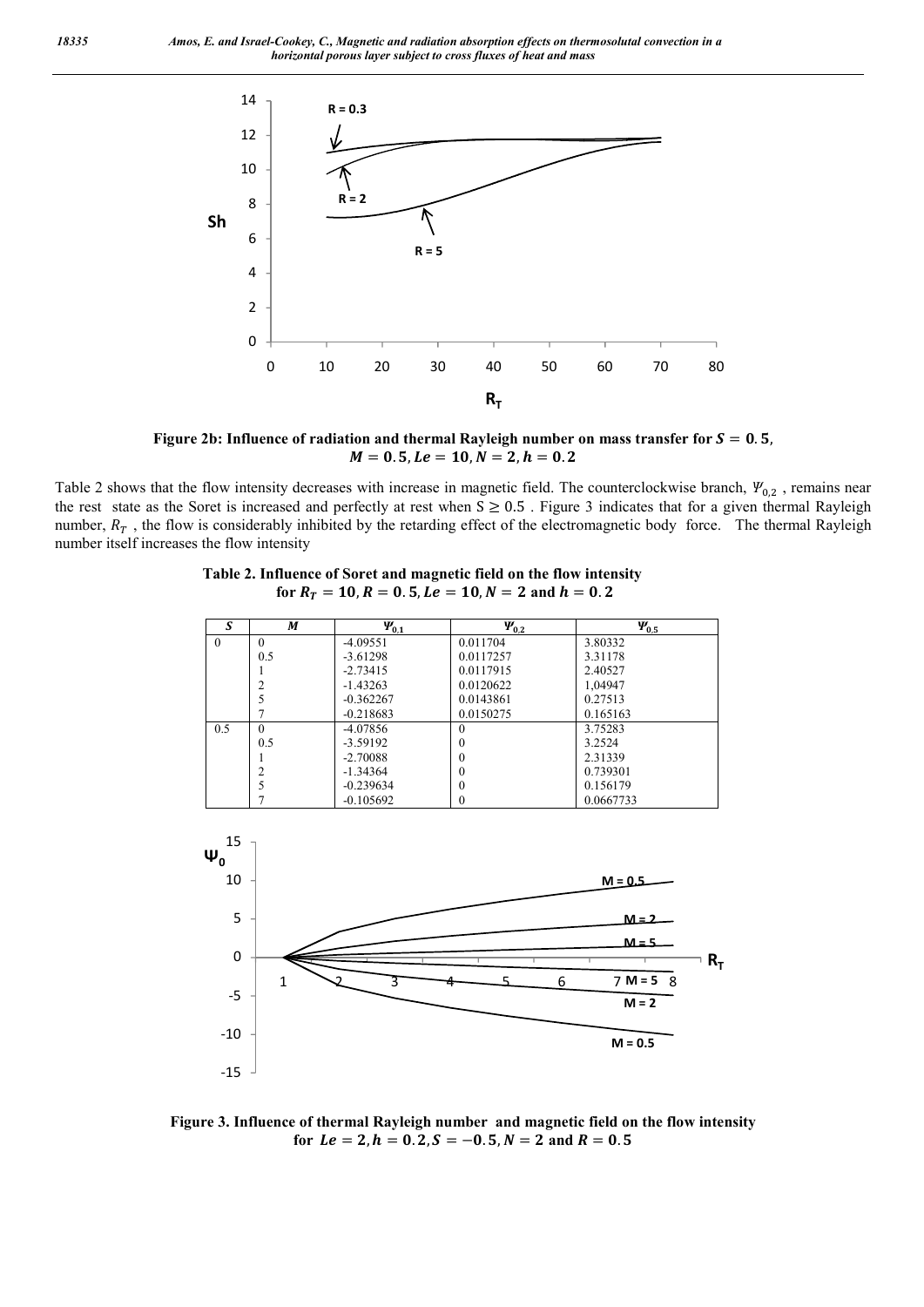Table 3 shows that the flow circulation and transfer are decreased by the magnetic field. Consequently at  $M = 5$  the heat transfer is almost by pure conduction ( $N \approx 1$ ). The mass transfer shows significant change in Soret but not in magnetic field. For  $M < 2$ , Sh is rather related to concentration distribution within the cavity induced by the Soret effect and by convection, with decrease in mass transfer when  $M \ge 2$  and  $S \ge 0$ .

| S        | М   | $\Psi_{0,1}$ | Nu      | Sh      |
|----------|-----|--------------|---------|---------|
| $\theta$ | 0   | $-5.94222$   | 5.58396 | 5.98412 |
|          | 0.5 | $-5.28271$   | 5.33124 | 5.97992 |
|          |     | $-4.09551$   | 4.64522 | 5.96669 |
|          |     | $-2.37201$   | 2.96456 | 5.90199 |
|          |     | $-0.627893$  | 1.21555 | 4.88998 |
| 0.5      | 0   | $-5.93410$   | 5.58128 | 11.5602 |
|          | 0.5 | $-5.27226$   | 5.32661 | 11.4534 |
|          |     | $-4.07856$   | 4.63277 | 11.1406 |
|          |     | $-2.33028$   | 2.91573 | 9.99721 |
|          |     | $-0.481625$  | 1.13869 | 5.68253 |

**Table 3. Influence of Soret and magnetic field on Heat and mass transfer** for  $R_T = 20$ ,  $R = 0.5$ ,  $Le = 10$ ,  $N = 2$  and  $h = 0.2$ 

#### **Heat transfer driven flows**

For the particular case  $N = 0$ , the solutal buoyancy forces are null and the flow intensity induced by radiative flux and the thermal fluxes imposed on the vertical walls of the cavity increases. Three convective solution are possible one clockwise,  $\Psi_{0,1}$ , and two counterclockwise,  $\Psi_{0,4}$  and  $\Psi_{0,5}$ , (but two are shown in Table 4). The clockwise branch becomes unstable at the critical radiation value  $R_{cr} = 3.1$ . It is observed that the cross fluxes of heat aid the clockwise motion but oppose the counterclockwise motion At  $R = 3.8$  and  $h = 0.1$  only one convective solution is possible. Increasing the cross fluxes to  $h = 0.2$  reduces the radiation value to  $R = 3.7$  for one convective solution to persist.

| $R_T = 30, M = 0.5, Le = 10, N = 0, S = 0.5$ |                  |              |              |  |  |  |
|----------------------------------------------|------------------|--------------|--------------|--|--|--|
| h                                            | $\boldsymbol{R}$ | $\Psi_{0,1}$ | $\Psi_{0,5}$ |  |  |  |
| 0.1                                          | $\theta$         | $-0.538156$  | 5.22141      |  |  |  |
|                                              | 0.5              | $-5.95938$   | 5.79654      |  |  |  |
|                                              | 2                | $-10.2624$   | 10.0441      |  |  |  |
|                                              | 3                | $-10.8012$   | 10.4006      |  |  |  |
|                                              | 3.1              | $-10.5709$   | 10.1248      |  |  |  |
|                                              | 3.2              | $-10.259$    | 9.75352      |  |  |  |
|                                              | 3.5              | $-8.67158$   | 7.78878      |  |  |  |
|                                              | 3.7              | $-6.77092$   | 4.68864      |  |  |  |
|                                              | 3.8              | $-5.39838$   |              |  |  |  |
|                                              | 4                | $-2.10668$   |              |  |  |  |
| 0.2                                          | $\mathbf{0}$     | $-5.45659$   | 5.13541      |  |  |  |
|                                              | 0.5              | $-6.03607$   | 5.70964      |  |  |  |
|                                              | 2                | $-103666$    | 9.9294       |  |  |  |
|                                              | 3                | $-10.986$    | 10.1814      |  |  |  |
|                                              | 3.1              | $-10.7745$   | 9.87723      |  |  |  |
|                                              | 3.2              | $-10.4864$   | 9.46741      |  |  |  |
|                                              | 3.5              | $-9.02925$   | 7.1932       |  |  |  |
|                                              | 3.6              | $-8.28068$   | 5.54382      |  |  |  |
|                                              | 3.7              | $-7.35277$   |              |  |  |  |
|                                              | $\overline{4}$   | $-3.47899$   | --           |  |  |  |

| Table 4. Influence of radiation and lateral heating on the stream function for |  |  |
|--------------------------------------------------------------------------------|--|--|
| $R_r = 30$ M = 0.5 Le = 10 N = 0.5 = 0.5                                       |  |  |



 $-0.47977$ 

--

5

**Figure 4. Influence of magnetic field and thermal Rayleigh number on the flow intensity for**  $R = 0.5, S = -0.5, Le = 10, h = 0.2$  and  $N = 0$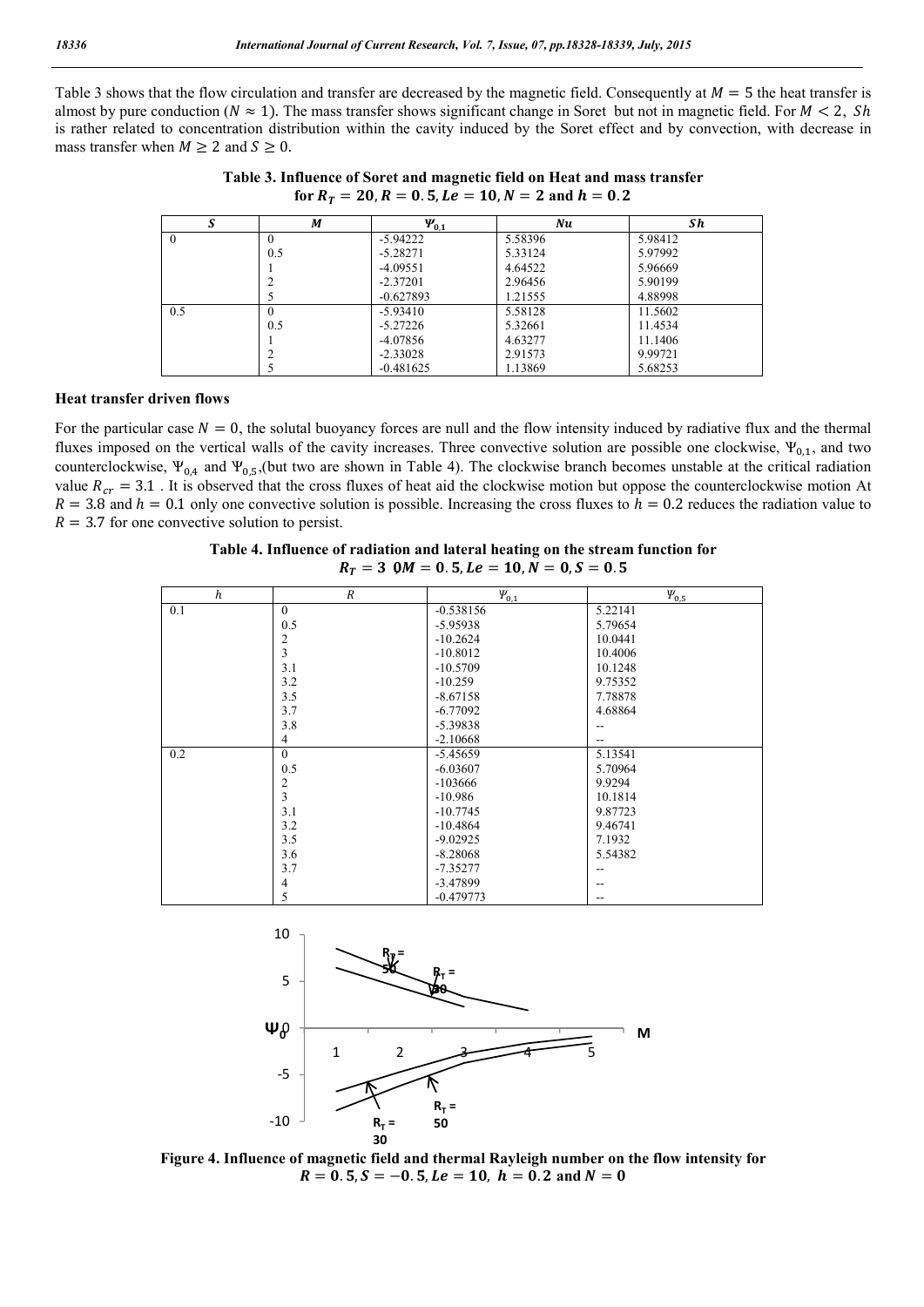Figure 4 shows that increasing the magnetic field, M, decreases the flow intensity and this trend remains even on increase or decrease in Soret, while increasing the thermal Rayleigh number,  $R<sub>T</sub>$  increases the flow intensity for both clockwise and counterclockwise motions. The retarding effect of the magnetic field is such that for the clockwise branch at  $M > 3$ ,  $R<sub>T</sub>=30$  and  $M > 4$ ,  $R_T = 50$  respectively, no convective solution is observed. Similarly for the counterclockwise branch, at  $M > 4$ ,  $R_T > 50$ no convective solution is observed. The other counterclockwise solution,  $(\Psi_{0,4})$ , remains near the rest state and is almost unchanged with increasing  $R<sub>T</sub>$  (although not shown in our representations).

### **Solutal dominated opposing flow**

The typical feature of opposing double diffusive flow  $(N<0)$  is considered with the main contribution for buoyancy due to the solutal one. Up to five solutions are possible for the stream function depending on the values attributed to the governing parameters. Because of the peculiarities of the characteristics exhibited by these solution, the stream function value will still be denoted by  $\Psi_{0,1}$ ,  $\Psi_{0,2}$ ,  $\Psi_{0,3}$ ,  $\Psi_{0,4}$  and  $\Psi_{0,5}$ . These solution are either clockwise, counterclockwise or of the rest state.

Table 5 provides exemplary result under the influence of radiation, Soret and thermal Rayleigh number. Two clockwise, two counterclockwise and a rest state solution prevails at  $S = -0.5$ . At  $S = -0.25$ , the rest state disappears and becomes convective (clockwise) though of low intensity and remains so even at  $S = 0.5$ . A stability analysis of  $\Psi_{0.1}$  shows that it is unstable at the critical radiation value  $R_{cr}$ =2.7. This critical radiation value is unaffected by Soret at the same thermal Rayleigh number. The counterclockwise solution increases in intensity as the radiative flux is increased and has no real value at certain radiation values depending on the thermal Rayleigh number.

**Table 5. Influence of radiation and Soret on the stream function for**  $Le = 10, N = -2$ **,**  $h = 0.2$  and  $M = 0.5$ ,  $R_T = 30$ 

| S      | $\boldsymbol{R}$ | $\Psi_{0,1}$ | $\Psi_{0,2}$ | $\Psi_{0.3}$  | $\Psi_{0,4}$ | $\Psi_{0,5}$ |
|--------|------------------|--------------|--------------|---------------|--------------|--------------|
| $-0.5$ | $\Omega$         | $-4.84043$   | $-0.684383$  | $\Omega$      | 1.17298      | 4.35183      |
|        | 0.5              | $-5.46717$   | $-0.778987$  | $\theta$      | 1.23905      | 5.00711      |
|        | 2                | $-9.87001$   | $-1.89489$   | $\theta$      | 1.23905      | 9.34643      |
|        | 2.6              | $-10.5564$   | $-2.78211$   | $\theta$      | 3.53773      | 9.80073      |
|        | 2.7              | $-10.5114$   | $-2.28798$   | $\theta$      | 3.82449      | 9.67488      |
|        |                  |              |              |               |              |              |
|        | 3                | $-9.92313$   | $-3.82425$   | $\theta$      | 5.2451       | 8.51287      |
|        | 3.1              | $-9.50078$   | $-4.23788$   | $\Omega$      |              |              |
|        | 3.2              | $-8.86796$   | $-4.80834$   | 0             |              |              |
|        | 3.3              | $-7.70177$   | $-5.85257$   | $\theta$      |              |              |
|        | 3.4              |              | --           | $\theta$      |              | --           |
| 0.5    | $\Omega$         | $-4.85642$   | $-0.233179$  | $-0.0944631$  | 0.704286     | 4.47978      |
|        | 0.5              | $-5.49467$   | $-0.315626$  | $-0.0632616$  | 0.705099     | 5.12296      |
|        | 2                | $-10.0079$   | $-0.973871$  | $-0.012471$   | 1.45548      | 9.53875      |
|        | 2.6              | $-10.8355$   | $-1.43789$   | -0.00789904   | 2.08763      | 10.1937      |
|        | 2.7              | $-10.8349$   | $-1.54003$   | $-0.00738006$ | 2.2402       | 10.1421      |
|        | 3                | $-10.485$    | $-1.92638$   | $-0.00608965$ | 2.87567      | 9.54182      |
|        | 3.4              | $-8.73623$   | $-2.88249$   | $-0.00482672$ |              |              |
|        | 3.5              | $-7.84112$   | $-3.37017$   | $-0.00457124$ |              |              |
|        | 3.7              |              |              | $-0.00411656$ |              |              |

Table 6 shows, as usual, the inhibiting action of the magnetic field for both clockwise and counterclockwise motions. The thermal Rayleigh number greatly enhances the flow intensity. The heat transfer decreases for increase in magnetic field in the counterclockwise motion in much more appreciable rate than that of clockwise motion. At  $M \ge 2$ , depending on the thermal Rayleigh number, no real solution exist for the stream function for the  $\Psi_{0,5}$  branch. Our numerical computations show that the asymptotic branch,  $\Psi_{0,3}$ , of the flow induce nearly a constant heat and mass transfer rate for all thermal Rayleigh number,  $R_T$  examined and when  $N = -2$ , the purely diffusive state ( $Nu = 1$  and  $Sh = 0.666667$ ) is achieved.

**Table 6. Influence of magnetic field and thermal Rayleigh number on the stream function and Heat and mass transfer for**  $Le = 10$ **,**  $N = -1$ **,**  $R = 0.5$ **, and**  $h = 0.2$ 

|       |                  | $S = 0.5$    |         |          | $S = 0.5$                             |                          |               |
|-------|------------------|--------------|---------|----------|---------------------------------------|--------------------------|---------------|
| $R_T$ | М                | $\Psi_{0,1}$ | Nu      | Sh       | $\Psi_{0,5}$                          | Nu                       | Sh            |
| 10    | $\theta$         | $-3.54727$   | 4.19988 | 10.19988 | 3.13701                               | 2.55542                  | 10.8768       |
|       | 0.5              | $-3.09767$   | 3.76802 | 10.6591  | 2.64969                               | 2.24231                  | 10.5928       |
|       |                  | $-0.769$     | 1.30446 | 6.91718  | --                                    |                          | --            |
|       |                  | $-0.047985$  | 1.00597 | 2.04046  | $-$                                   | $\overline{\phantom{m}}$ | $- -$         |
| 20    | $\theta$         | $-5.23628$   | 5.31049 | 11.4466  | 4.8823                                | 3.47355                  | 11.4366       |
|       | 0.5              | $-4.63685$   | 5.00094 | 11.312   | 4.27057                               | 3.19043                  | 11.2968       |
|       |                  | $-1.89448$   | 2.40359 | 9.43538  | $\hspace{0.05cm}$ – $\hspace{0.05cm}$ | $\overline{\phantom{m}}$ | $- -$         |
|       |                  | $-0.0690419$ | 1.00912 | 2.15425  | $\overline{\phantom{a}}$              | $\sim$ $\sim$            | $\sim$ $\sim$ |
| 50    | $\theta$         | $-8.45521$   | 6.07938 | 11.7756  | 8.12716                               | 4.44582                  | 11.7735       |
|       | 0.5              | $-7.53932$   | 5.05874 | 11.7202  | 7.20725                               | 4.24028                  | 11.7172       |
|       | $\mathbf \Omega$ | $-3.54727$   | 4.19988 | 10.9164  | 3.13701                               | 2.55542                  | 10.8768       |
|       |                  | $-0.68601$   | .25045  | 6.61823  | $\overline{\phantom{a}}$              | $\overline{\phantom{m}}$ | --            |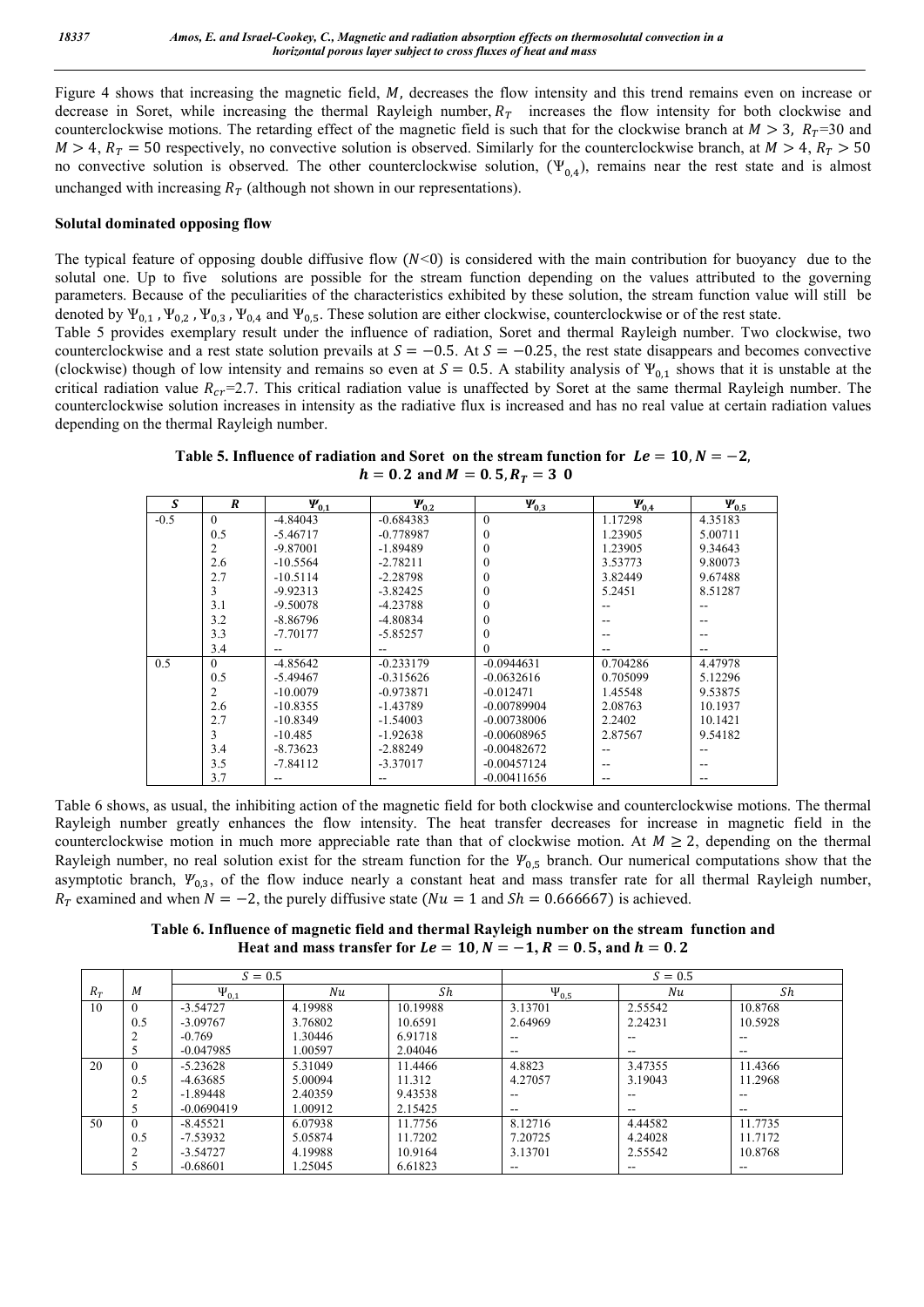### **Conclusion**

Natural convection of a binary fluid saturating a horizontal porous medium under the influence of radiation and magnetic field is investigated and their effect on the strength of the convection  $|\Psi_0|$ , the heat transfer,  $Nu$ , and mass transfer,  $Sh$ , are predicted using the parallel flow approximation technique and discussed accordingly. Consequently in the presence of cross fluxes of heat and mass, we make the following remarks:

- (i) For positive values of, when the vertical solutal gradient is stabilizing the flow pattern is characterized by the existence of clockwise and counterclockwise convection which depends strongly on the magnitude of  $R<sub>T</sub>$ , N and S. For relatively low values of  $R_T$ , the intensity of the flow pattern decreases. Upon increasing  $R_T$  the flow intensity increases. The critical radiation,  $R_{cr}$ , value for unstable convection depends on  $R_T$ . The flow intensity is generally inhibited by the electromagnetic force.
- (ii) In the case for pure thermal convection, increasing the thermal Raleigh number increases the flow intensity, while increase in the magnetic field decreases the flow intensity. The cross fluxes aid the clockwise motion but decrease the counterclockwise motion. Increasing the vertical gradient of heat enhances flow intensity.
- $(iii)$ For negative values of N, the vertical solutal gradient is destabilizing. Increasing the vertical gradient of heat increases the flow intensity. Increased magnetic field decreases the flow intensity and rate of heat transfer but enhances mass transfer. Both clockwise and counterclockwise flow intensity induce, nearly, the same rate of mass transfer under the action of magnetic field. The asymptotic branch of the flow intensity induce nearly a constant heat and mass transfer for all thermal Rayleigh number,  $R_T$  and when  $N = -2$ , the purely diffuse state is achieved. Again the critical radiation  $R_{cr}$  value for unstable flow as determined in this study depends on the thermal Rayleigh number,  $R_T$ .

While the result presented here were obtained for a rather idealized geometry, we expect our qualitative findings to be more widely applicable. From a particular point of view, the key implication of our result is that when simulating geothermal system where the onset of convection may substantially increase the heat flux in the system, our result suggest that magnetic stabilization on the process could be very important. Consistent with the observation of Trevesan and Bejan (1986), Liu *et al* (2008) we note, in general, that the average Nusselt number are less in the opposing flow area than for the corresponding aiding flow range due to the fact that the opposing flow has a lower rate adjacent to the sink than the corresponding aiding flow case.

### **REFERENCES**

- Amahmid, A., Hasnaoui, M., Mamou, A. and Vasseur, P. 1999. Double-diffusive parallel flow induced in a horizontal Brinkman porous layer subjected to constant heat and mass fluxes: Analytical and Numerical Studies. *Heat and mass Transfer*, 35, 409- 421.
- Azzam, G. E. A. 2002. Radiation effects on the MHD mixed free-forced convective flow past a semi-infinite moving vertical plate for high temperature difference. *Physica Scripta*, 66, 71-76.
- Bahloul, A., Boutana, N., Vasseur, P. 2003. Double-diffusive and Soret-induced convection in a shallow horizontal porous layer. *Journal of Fluid Mechanics, 491*, 325-352.
- Cheng, C. Y. 1999. Effect of magnetic field on heat and mass transfer by natural convection from vertical surfaces in a porous media- an integral approach. *International Communications of Heat and Mass Transfer*, 26, 935-943.
- Gelfgat, A.Y. and Bar-Yoseph, P.Z. 2001. The Effect of an external Magnetic field on oscillatory instability on convective flows in a rectangular cavity. Physics of Fluids, 13(8), 2269-2278.
- Hassanien, I. A. and Obied Allah, M.H. 2002. Oscillatory hydromagnetic flow through a porous medium with variable permeability in the presence of free convection and mass transfer flow. *International Communicational of Heat and Mass Transfer*, 29*,* 567-575.
- Israel-Cookey, C. and Amos, E. 2014. Soret and radiation absorption effects on the onset of magneto-thermosolutal convection in a porous medium. *Journal of Applied Mathematics and and Bioinformatics*, 4(1), 71-87.
- Kaddeche, S., Henry, D. and Benhadid, H. 2003. Magnetic stabilization of the buoyant convection between infinite horizontal walls with a horizontal temperature gradient. *Journal of Fluid Mechanics*, 480, 185-216.
- Kalla, L., Mamou, M., Vasseur, P. and Robillard, L. 2001. Multiple solution for double-diffusive convection in a shallow porous cavity with vertical fluxes of heat and mass. *International Journal of Heat and Mass Transfer*, 44, 4493-4504.
- Kumar, P. and Mohan, H. 2012. Double-diffusive convection in a viscoelastic fluid. *Tamkang Journal of Mathematics*, 43(3), 365- 374.
- Liu, D., Zhao, F. Y. and Tang, G .F. 2008. Thermosolutal convection in saturated porous enclosure with concentration energy and solute sources. *Energy Conservation Management*, 49, 16-31.
- Mamou, M. and Vasseur, P. 1999. Thermosolutal bifurcation phenomena in porous enclosure subjected to vertical temperature and concentration gradient. *Journal of Fluid Mechanics*, 395*,* 61-87.
- Mamou, M., Vasseur, P. and Hasnaoui, M. 2001. On numerical stability analysis of double-diffusive convection in confined enclosures. *Journal of Fluid Mechanics*, 433, 209-250.
- Mansour, A., Amahmid, A. and Hasnaoui, M. 2008. Soret Effect on Thermosolutal convection Developed in a Horizontal shallow porous layer salted from below and subject to cross fluxes of Heat. *International Journal of Heat and Fluid Flow*, 29*,* 306-314. Nield, D. A. and Bejan, A. 2006. Convection in Porous Media(3rd Ed). USA: Springer Publication*.*